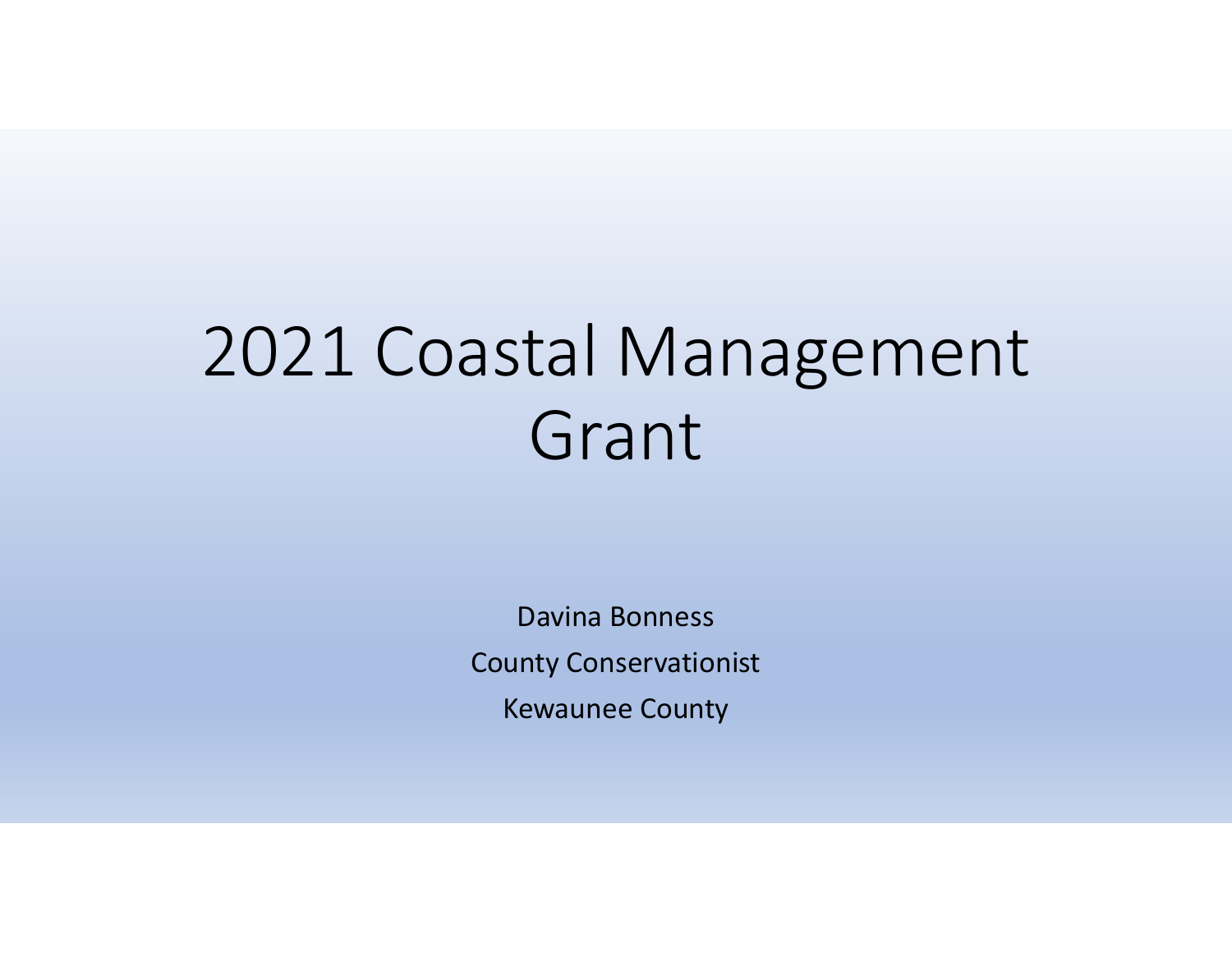### Acknowledgements

#### **Funded by:**

- $\bullet$  Wisconsin Coastal Management Program and the National Oceanic and Atmospheric Administration, Office for Coastal Management under the Coastal Zone Management Act, Grant # AD219129-022.23
- •Peninsula Pride Farms

#### **Other partners include:**

- •Kewaunee County Land & Water Conservation Department
- •Groundwater Guardians
- University of Wisconsin Stevens Point Water Environmental Analysis lab•



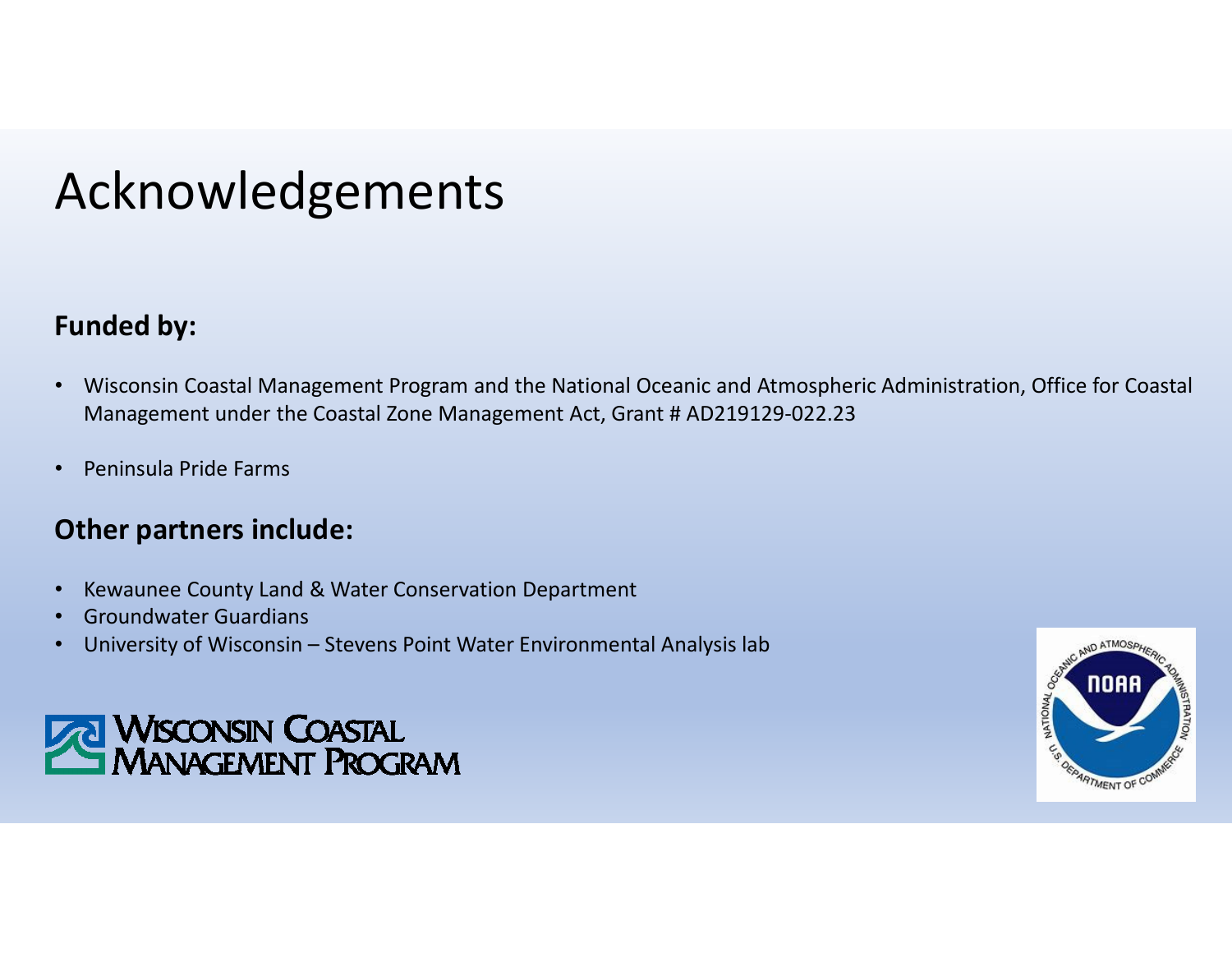#### Focus Areas

- 1. Silurian Dolomite (less than 20 feet to bedrock)
- 2. New Testers
- 3. Village of Casco
- 4. Entire County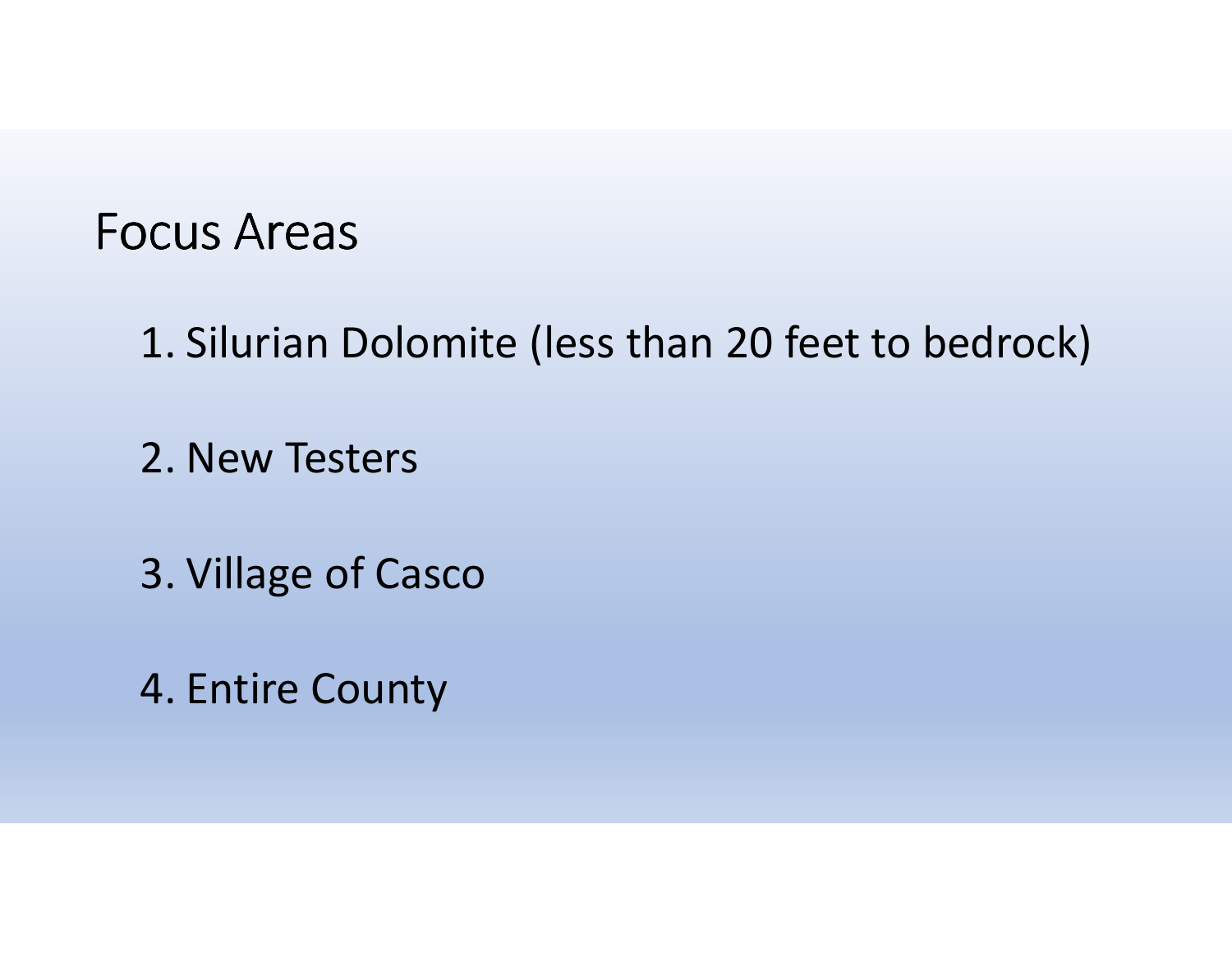## Overview 2021

July: 298 TestsNovember: 296 Tests ~40% new testers

- If a landowner tested in July, they were not eligible for November.
- 6 picked up bottles and never returned them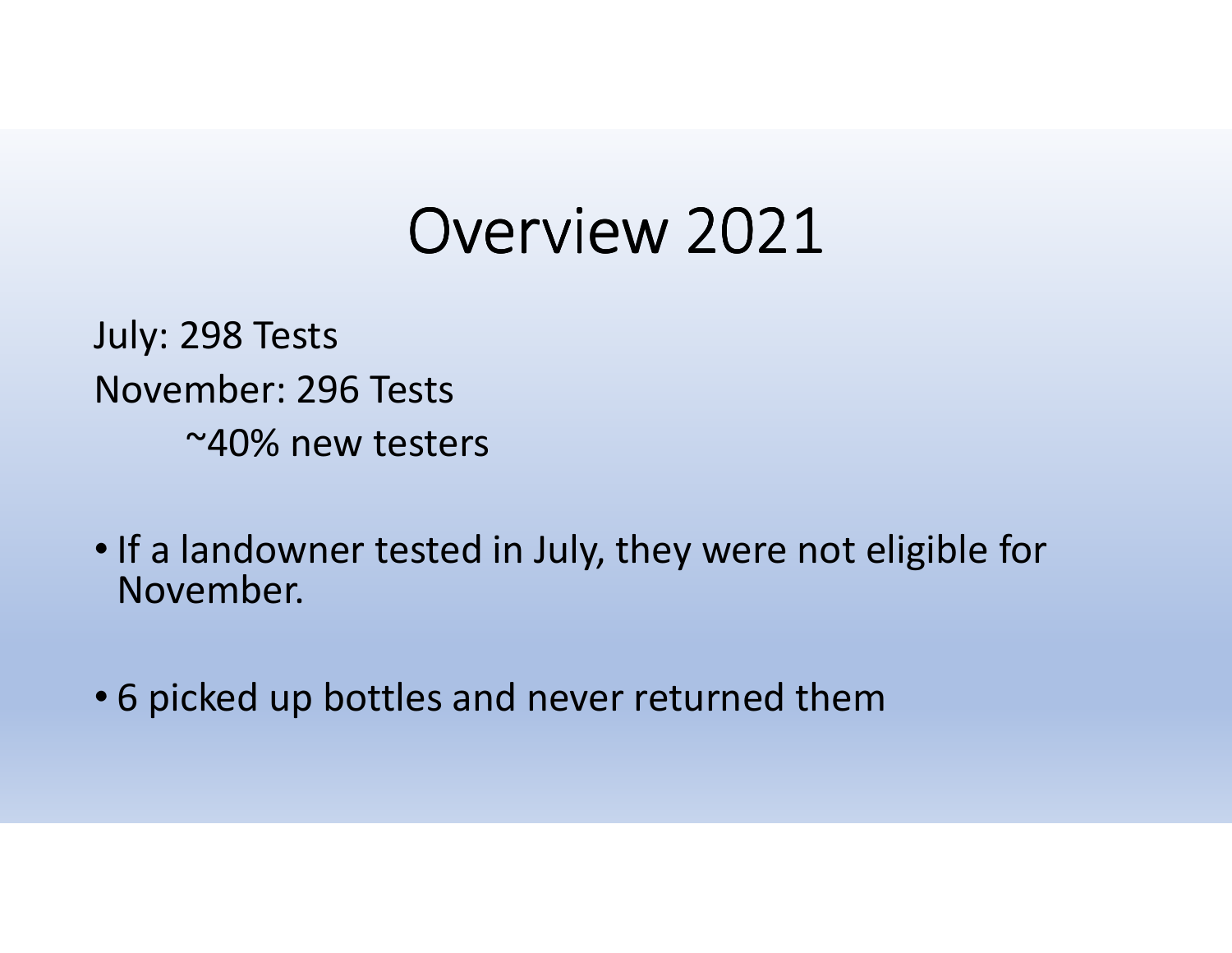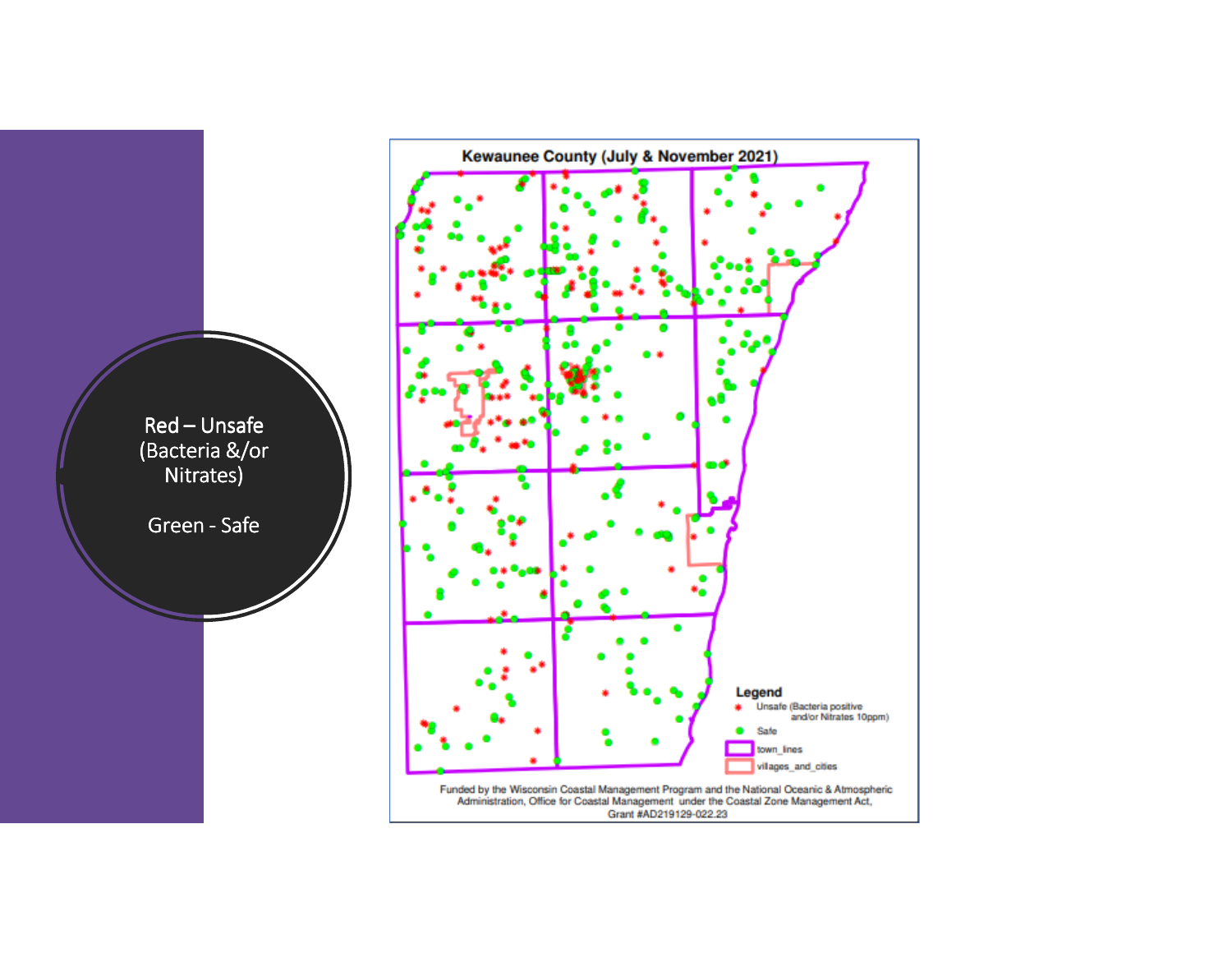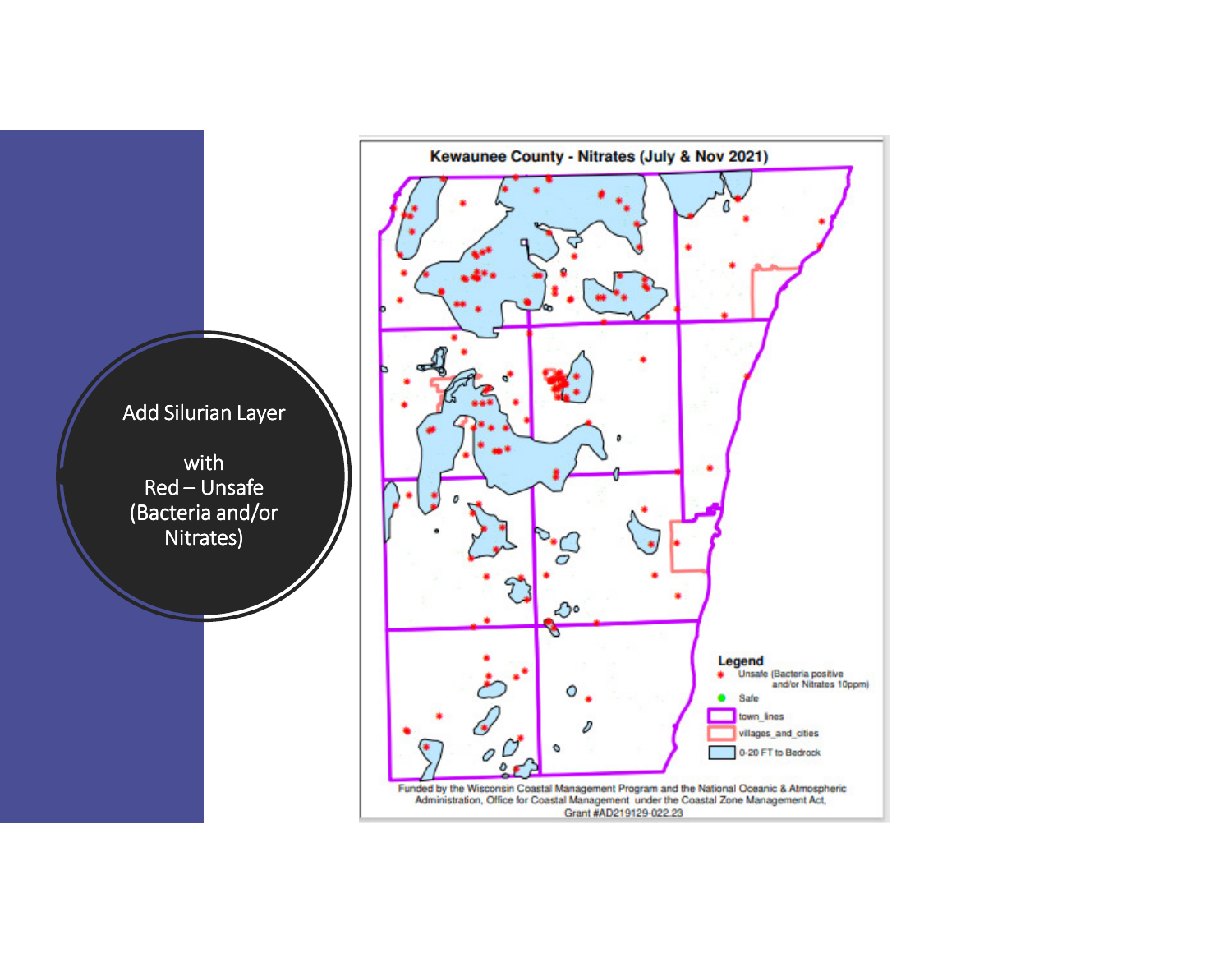

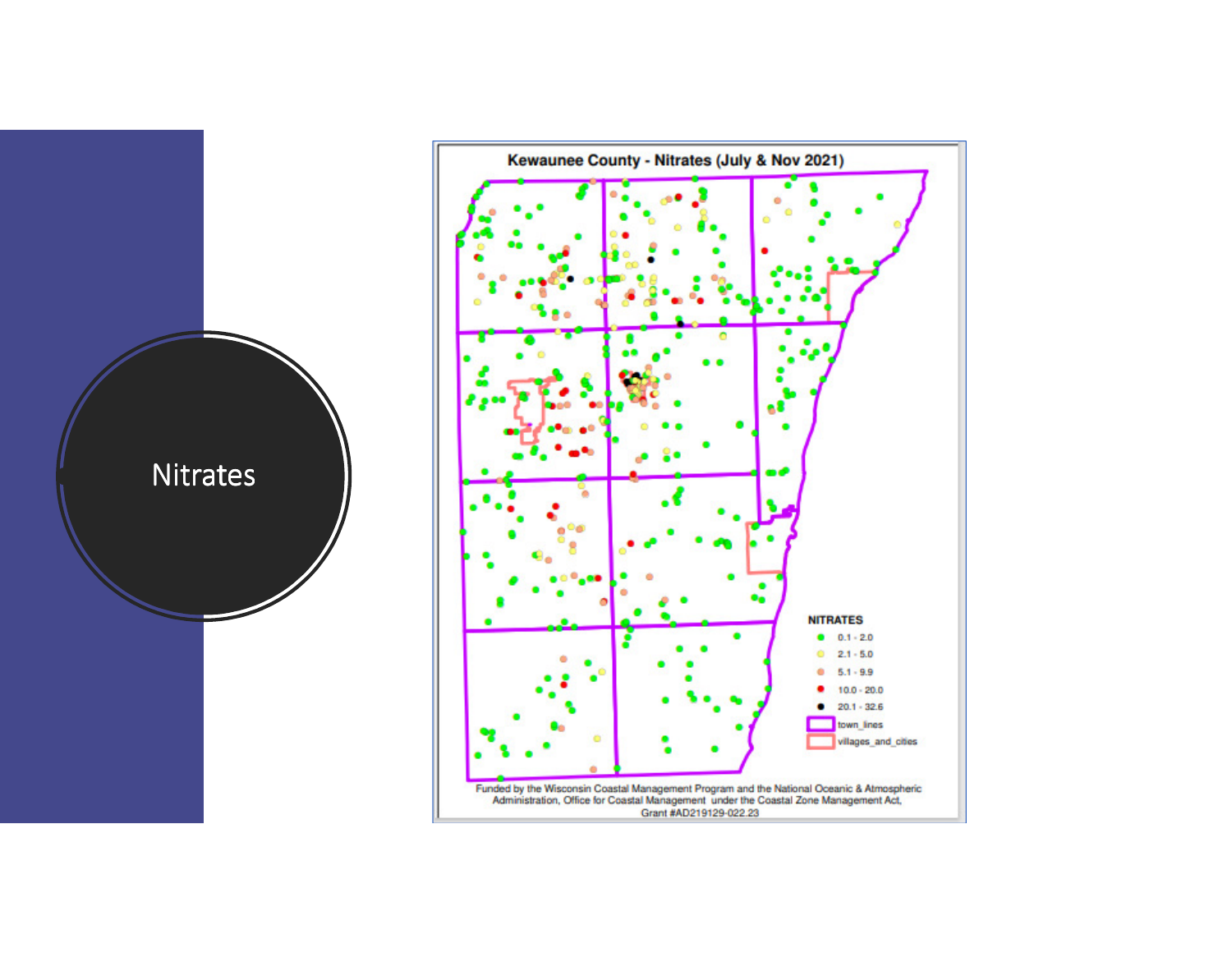

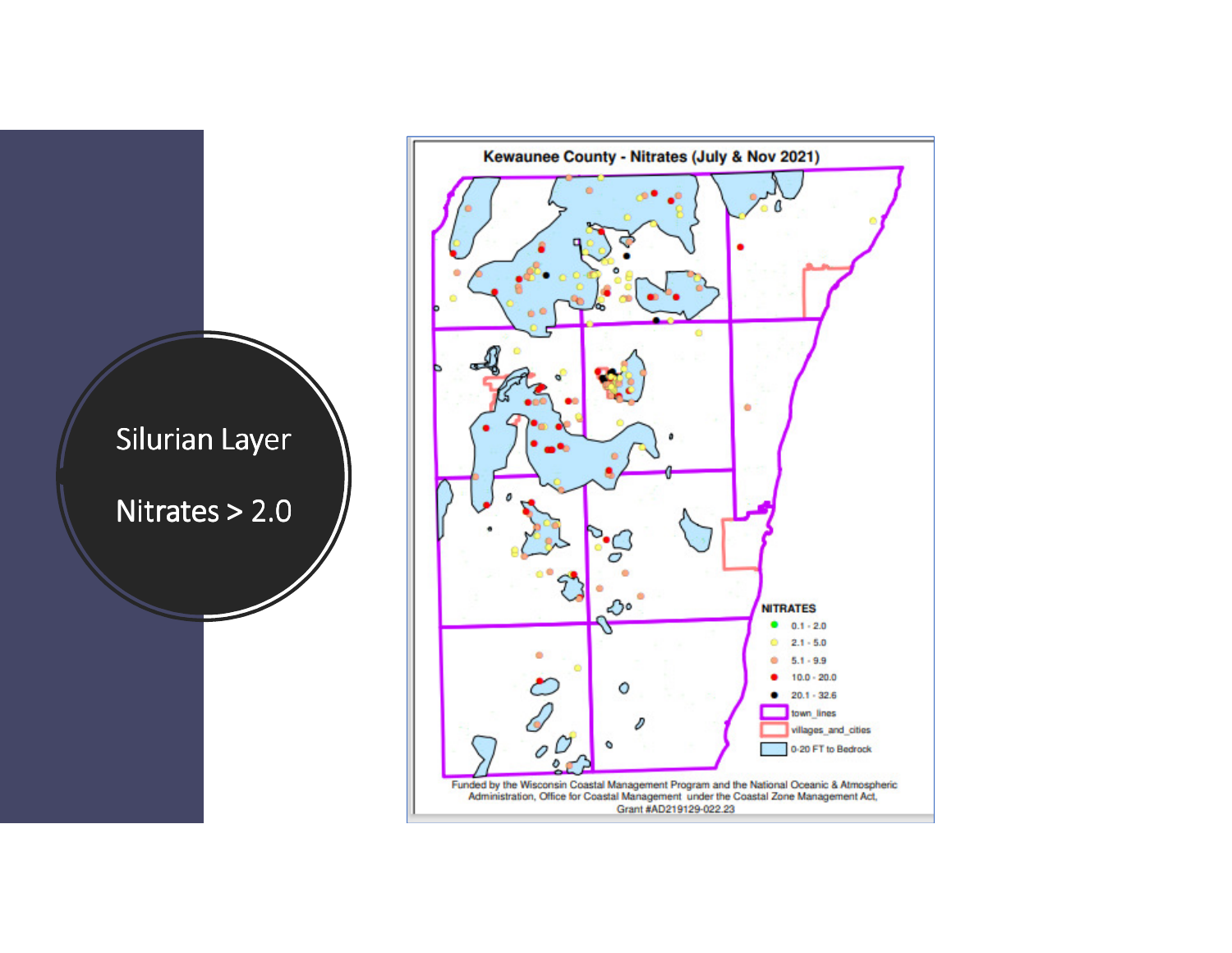

*\*\*Contamination Rates (percent) as unadjusted for depth to bedrock; compared to the unadjusted rates of Borchardt et al (2021)*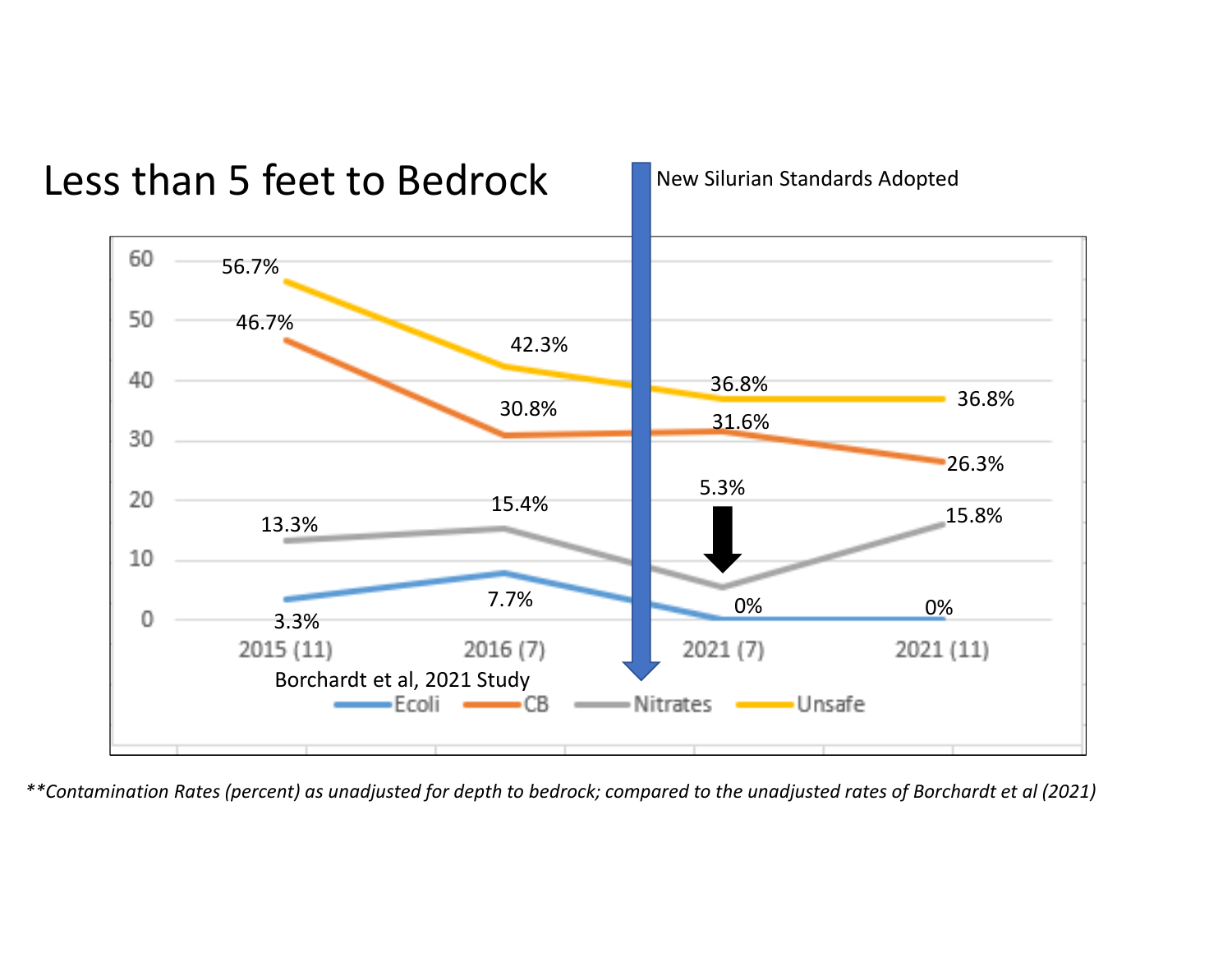

5 to 20 feet to Bedrock

New Silurian Standards Adopted

*\*\*Contamination Rates (percent) as unadjusted for depth to bedrock; compared to the unadjusted rates of Borchardt et al (2021)*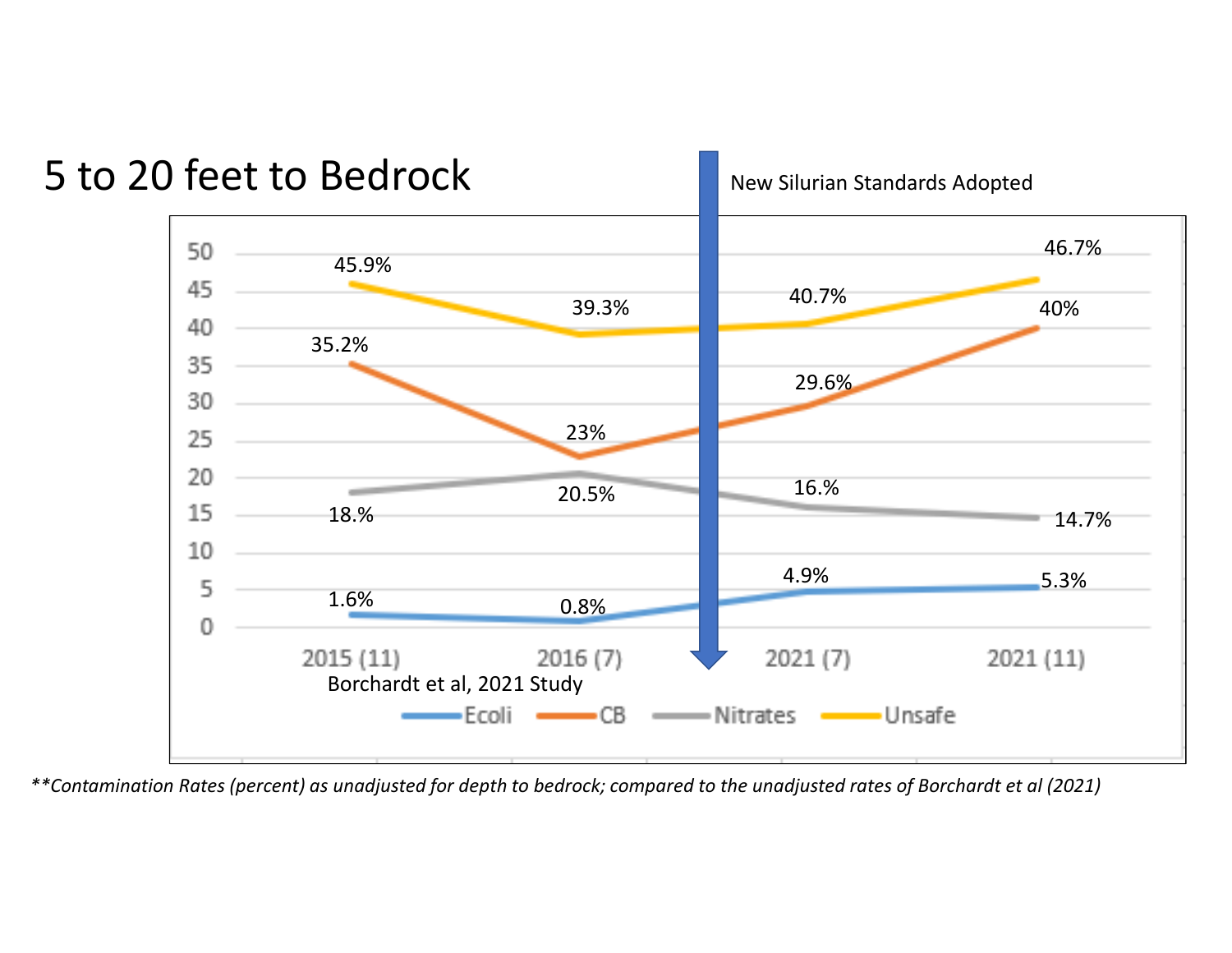

*\*\*Contamination Rates (percent) as unadjusted for depth to bedrock; compared to the unadjusted rates of Borchardt et al (2021)*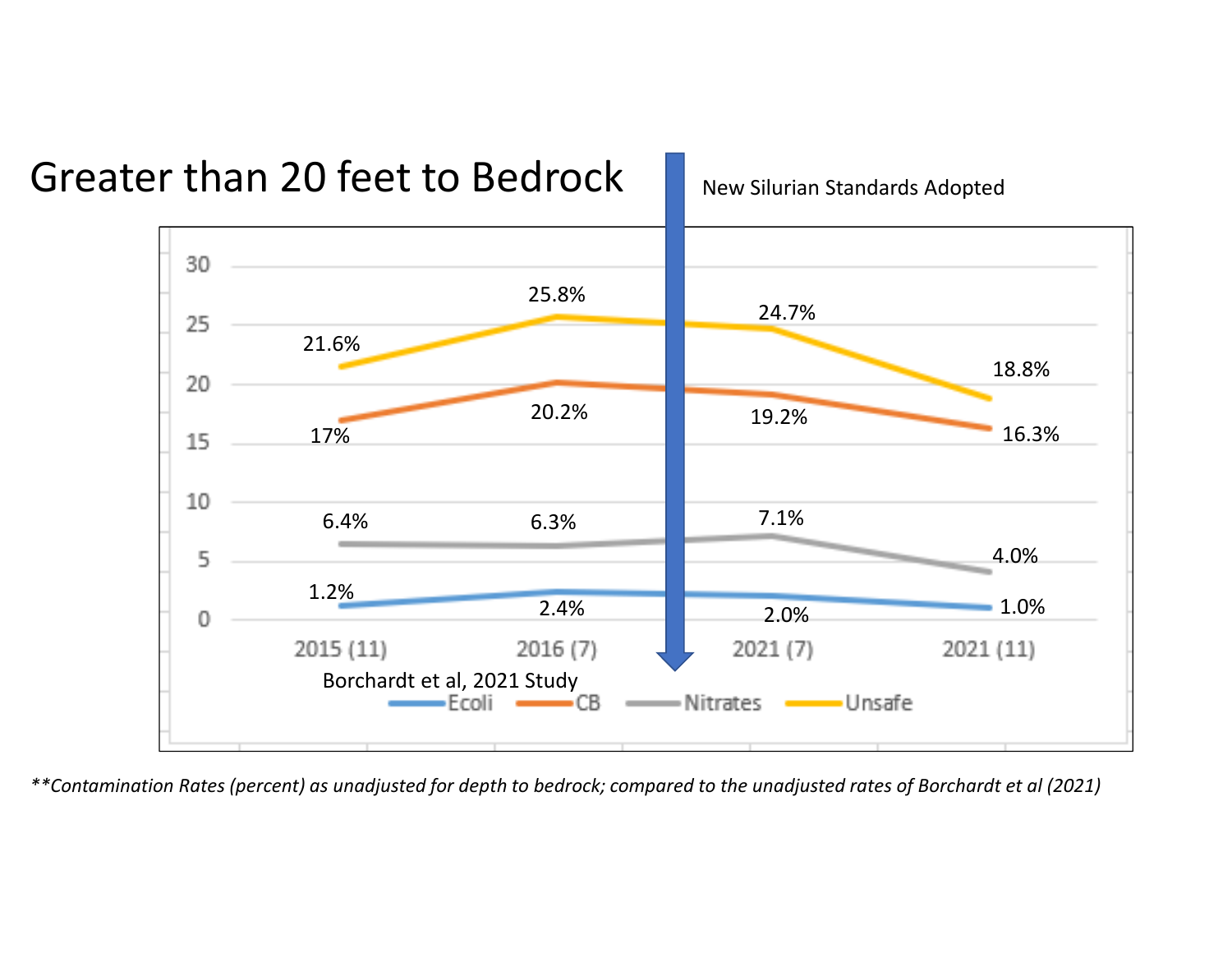

*\*\*Contamination Rates (percent) as unadjusted for depth to bedrock; compared to the unadjusted rates of Borchardt et al (2021)*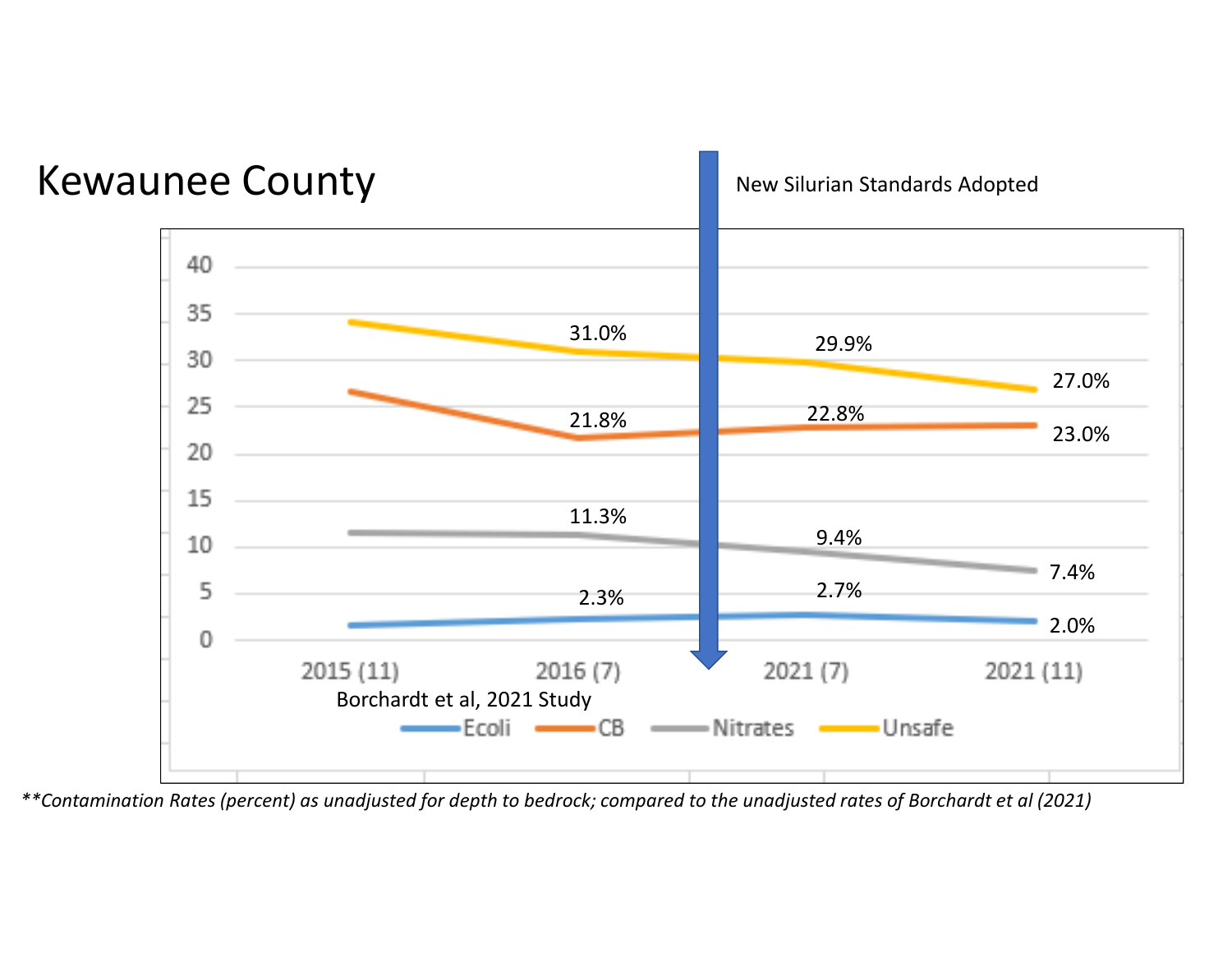### Village of Casco

59 total wells tested (July & Nov)

• 13 wells > 10 ppm (22%) • 8 of the 13 > 20 ppm (13.6%)

•38 wells were between 2.0 -9.9 ppm (64%)